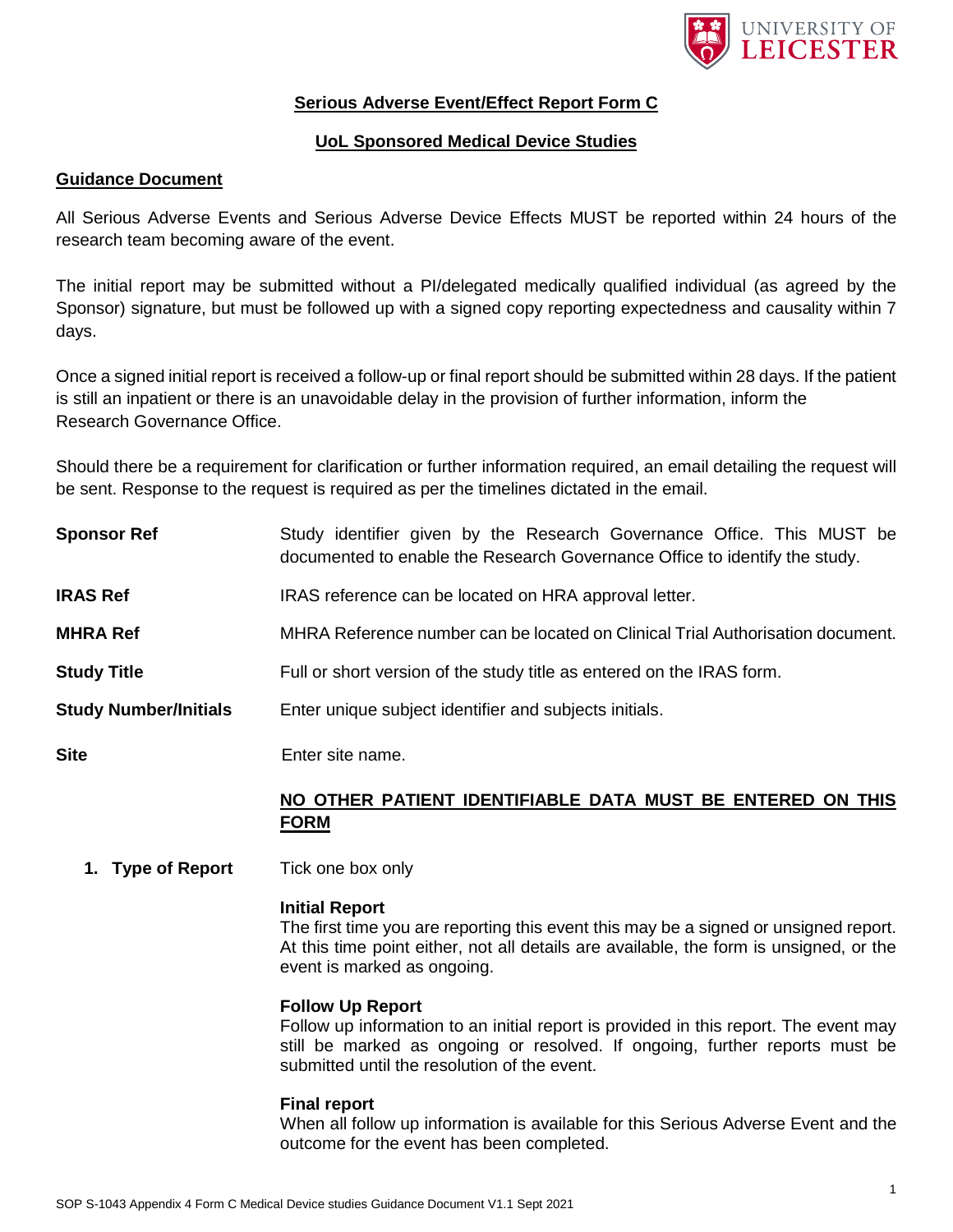

### **Initial and Final**

All information and outcome of the event are complete on the first submission of the report.

### **Date of Report**

Date you are completing this report. If you are sending amended, follow-up or final reports, please ensure that you are using the current date and are not back-dating reports to the date on the report from the original submission.

### **Date of Onset**

Date of Onset of the event reported. If a full date is not known either on the first or subsequent reports then UK/Month/Year should be completed.

#### **Date study Team Aware**

The date that the event was reported to/or the study team became aware of the event. **The SAE/SADE must be submitted within 24 hours of this date.**

#### **Time Team Aware**

Where possible the time that study team were made aware should be entered. If this is not known mark as unknown (UK).

#### **Date Reported to MHRA**

All reportable events as detailed in SOP S-1043 where there is an imminent risk of death, serious injury, or serious illness and that requires prompt remedial action for other patients must be reported to the MHRA immediately but no later than 2 calendar days after becoming aware of the event. Any other reported event must be reported immediately, but no later than 7 calendar days after becoming aware of the event.

#### **Date Reported to REC**

All reportable events as detailed in SOP S-1043 should be reported to the REC within 15 days of becoming aware of the event.

- **2. Event** Enter keywords that best summarise the event
- **3. Seriousness Criteria** Choose one box only from the menu. If there is more than one criteria, choose the **most significant** one. Multiple Serious Adverse Event/Effects MUST be reported on individual forms.
- **4. Narrative If the SAE/SADE** is due to an admission to hospital, provide the admission and discharge dates (if known). Provide an account of the event, similar to that of a discharge summary. The description must have sufficient details for evaluation by the individuals reviewing the SAE/SADE, who may not be experts in the disease area or investigational medicinal/device products. Abbreviations of clinical conditions should not be used. Summarise any relevant laboratory or diagnostic tests. Include details of discharge if appropriate and if known.

Where applicable enter date of admission and date of discharge if known.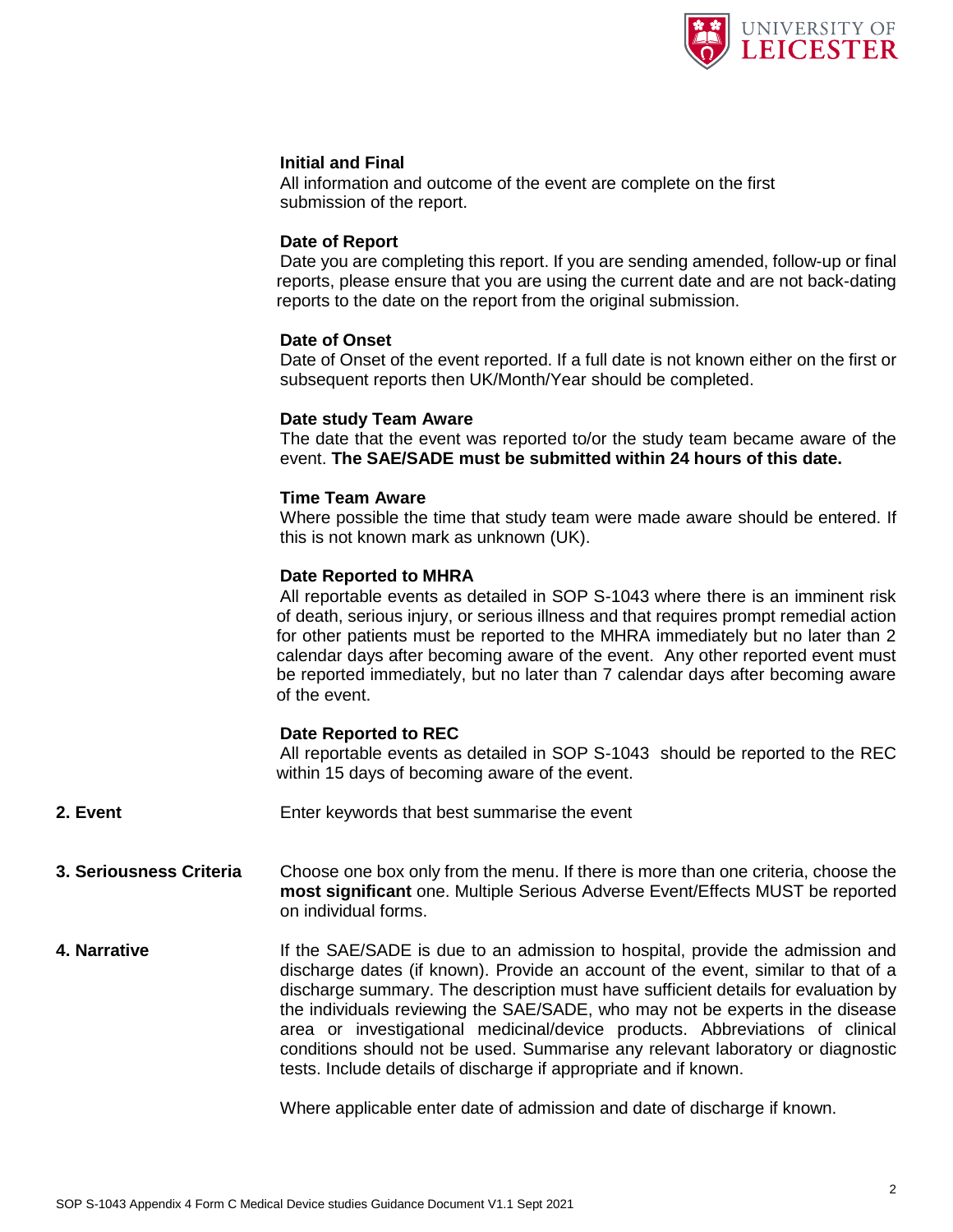

#### **5. Study Medical Device Information**

Indicate by ticking the box, if applicable whether or not the subject has been fitted with/used or treated with the device.

If Yes: Complete boxes to indicate the name of the device or devices if multiple the route of administration and use. Also include the date of first and last use.

**6. Assessment** This section must be completed by the Chief/Principal Investigator or other medically qualified investigator, **as agreed by the Sponsor,** and delegated this role on the Delegation of Authority and Signature Log by the Principal Investigator.

Provide details of possible causes for the device issue (i.e. malfunction).

Consider any relevant medical history which may have had an effect.

Complete the causality assessment- relationship to procedure and device:

- **Not related** There is **no** evidence of causal relationship to the procedure/Investigational Device.
- **Unlikely** The relationship with the use of the procedure/device seems not relevant and/or the event can be reasonable explained by another cause.
- **Possibly** The relationship with the use of the procedure/device is weak but cannot be ruled out completely.
- **Probable** The relationship with the procedure/device seems relevant and/or the event cannot reasonably be explained by another cause.
- **Causal Relationship:** The serious event is associated with the procedure/device beyond reasonable doubt.

The expectedness of the event must be based on the safety information available with regards to the device. This safety information may be found in the Investigator's Brochure/Risk Analysis Report and the Clinical Investigation Plan/Protocol.

If more than one device is under investigation the additional section should be completed. Where required addition sections can be added to the form.

**If the event is related and unexpected it is an Unexpected Serious Adverse Device Effect (USADE) and requires expedited reporting. Inform the Sponsor via rgosponsor@le.ac.uk**

- **7. Is the study Blinded** Detail if the study device that subjects are using/treated with are known to the  **or Unblinded ?** Investigator and research team or are the Investigator and research team blinded.
- **8. Has the study been** If the event is classified as a USADE where the research team are blinded. The **Unblinded?** subject must be unblinded as per the study unblinding procedure.